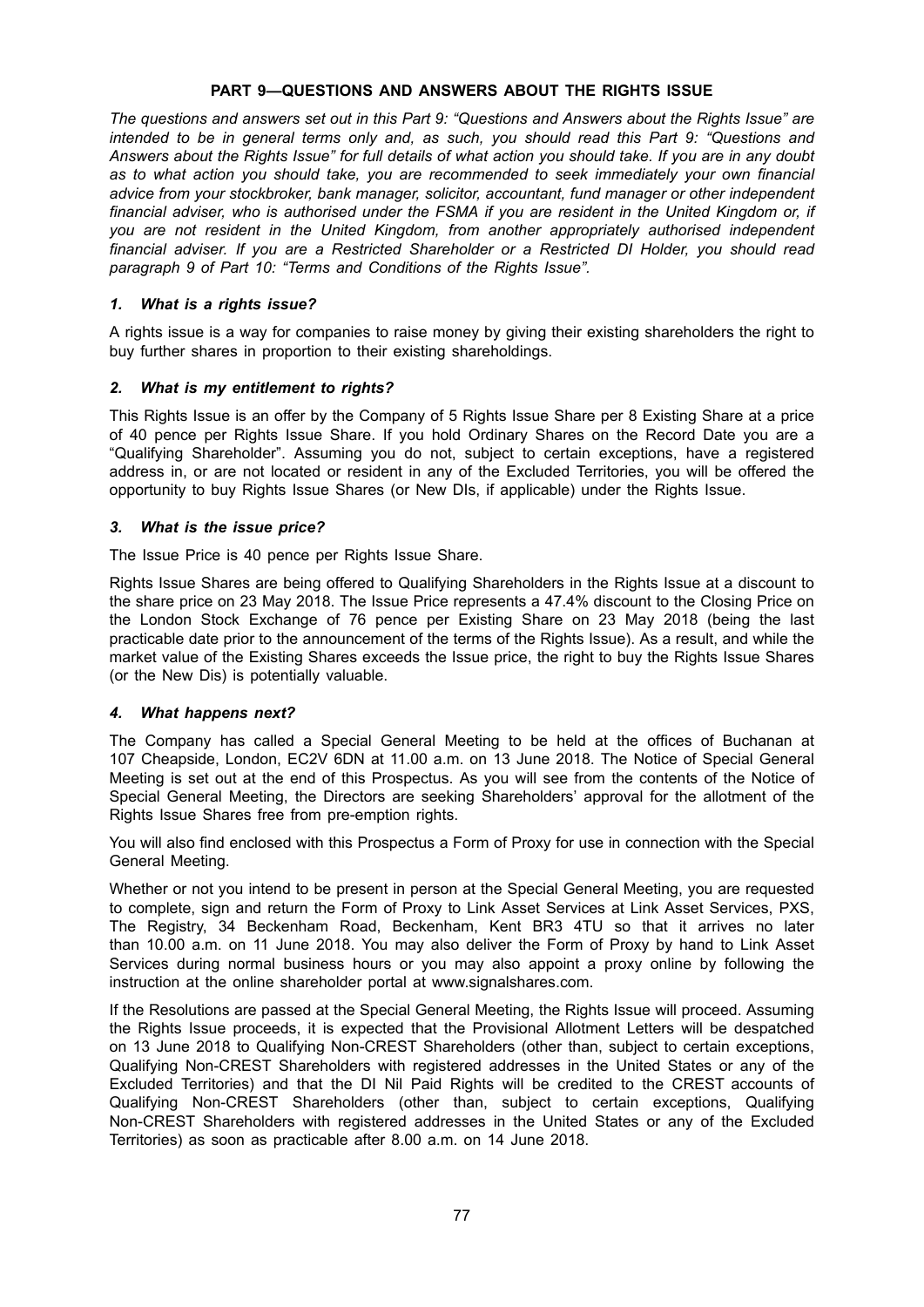If the Resolutions are not passed at the Special General Meeting, the Rights Issue will not proceed and no Provisional Allotment Letters will be despatched and no CREST accounts will be credited.

## *5. Can I sell some rights and use the proceeds to take up my remaining rights?*

This is known as a "cashless take-up" or "tail-swallowing". You should contact your stockbroker or financial adviser who may be able to help if you wish to do this. Alternatively, if you are an individual certificated shareholder whose registered address is in the United Kingdom or any other EEA country, you can use the Special Dealing Service (see the paragraph 9 below). Please note that your ability to sell your rights is dependent on demand for such rights and that the price for Nil Paid Rights may fluctuate. Please ensure that you allow enough time so as to enable the person acquiring your rights to take all necessary steps in connection with taking up the entitlement prior to 11.00 a.m. on 28 June 2018.

## *6. Are the Nil Paid Rights and the DI Nil Paid Rights renounceable?*

Yes. This means that Qualifying Shareholders who do not wish to take up all or some of their Nil Paid Rights or DI Nil Paid Rights may offer to sell or transfer all or some of their Nil Paid Rights or DI Nil Paid Rights. Qualifying Shareholders are able to offer to renounce (sell) the Nil Paid Rights or DI Nil Paid Rights they do not wish to accept in order to realise the value which may attach to their Nil Paid Rights or DI Nil Paid Rights. The Nil Paid Rights or DI Nil Paid Rights will be admitted to listing on the premium listing segment of the Official List and to trading on the Main Market.

The DI Nil Paid Rights will be admitted to CREST. On the London Stock Exchange, trading of the Nil Paid Rights or DI Nil Paid Rights is expected to commence at 8.00 a.m. on 14 June 2018 and cease at 11.00 a.m. on 28 June 2018 for DI Nil Paid Rights.

### 7. I hold my Existing Shares in certificated form. How do I know if I am able to subscribe for *new shares under the Rights Issue?*

If you receive a Provisional Allotment Letter (in the case of Qualifying Non-CREST Shareholders) and assuming you do not, subject to certain exceptions, have a registered address in, or are not located or resident in any Excluded Territory, you should be eligible to subscribe for new shares under the Rights Issue (as long as you remain a Shareholder on the Record Date).

## *8. If I hold my Existing Shares in certificated form. How will I be informed of how many Rights Issue Shares I am entitled to buy?*

Subject to Shareholders approving the Resolutions at the Special General Meeting to be held on 13 June 2018, if you hold your Existing Shares in certificated form and are a Qualifying Non-CREST Shareholder you will be sent a Provisional Allotment Letter that shows:

- how many Existing Shares you held at the close of business on 11 June 2018 (the Record Date for the Rights Issue);
- how many Rights Issue Shares you are entitled to buy; and
- how much you need to pay if you want to take up your right to buy all the Rights Issue Shares provisionally allotted to you in full.

Subject to certain exceptions, if you have a registered address in the United States or the Excluded Territories, you will not receive a Provisional Allotment Letter.

## *9. What are my options and what should I do with the Provisional Allotment Letter?*

#### *If you want to take up all of your rights*

If you want to take up all of your rights to acquire all of the Rights Issue Shares to which you are entitled, all you need to do is send the Provisional Allotment Letter, together with your cheque or banker's draft for the full amount shown in Box 3 of the Provisional Allotment Letter, payable to "Link Market Services Limited re: Petra - 2018 Rights Issue" and crossed "A/C payee only", by post or by hand (during normal business hours only) to Link Asset Services, Corporate Actions, The Registry, 34 Beckenham Road, Beckenham, Kent BR3 4TU to arrive by no later than 11.00 a.m. on 28 June 2018. Within the UK only, you can use the reply-paid envelope which will be enclosed with the Provisional Allotment Letter. Please allow sufficient time for delivery. Full instructions are set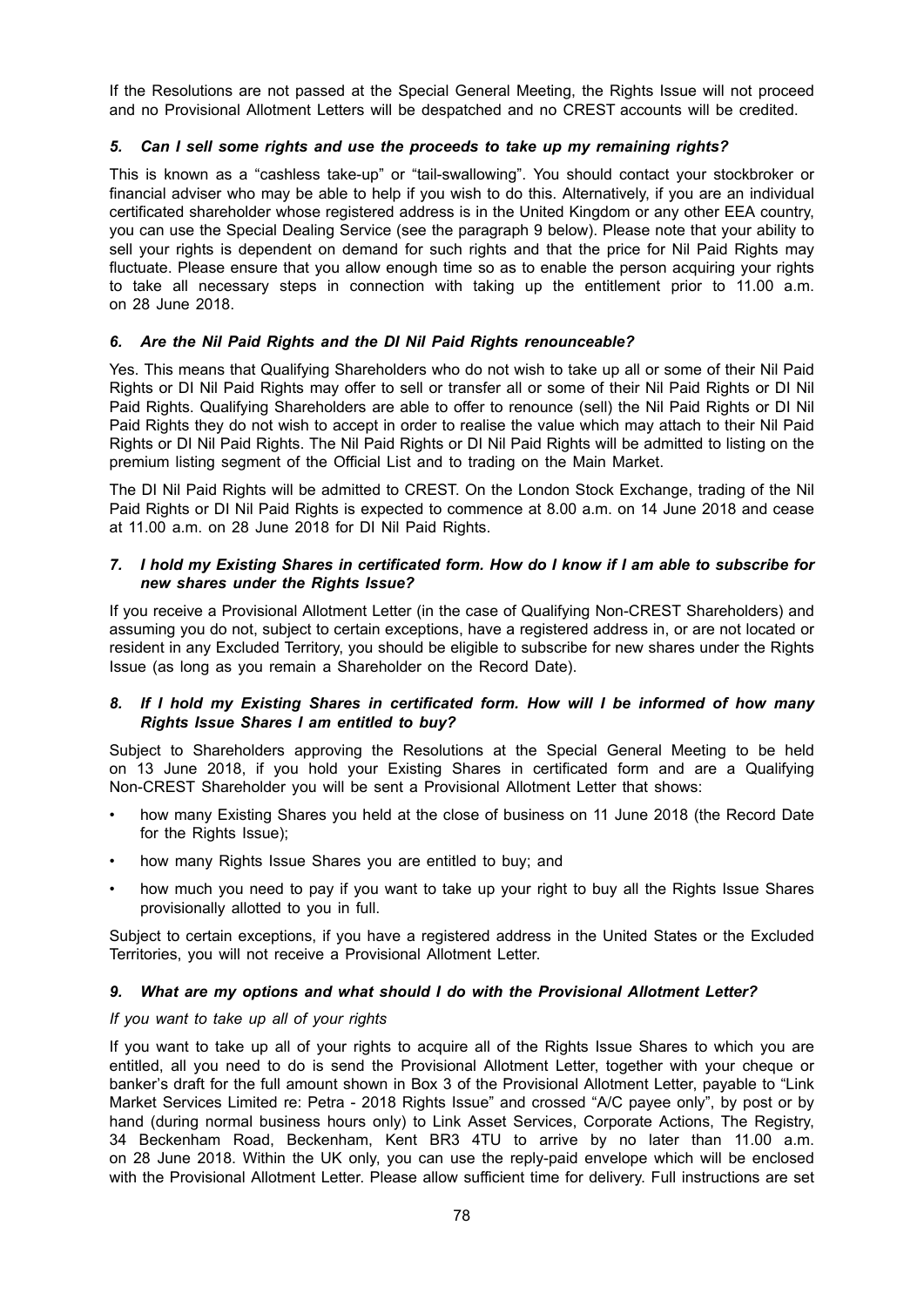out in Part 10 ("Terms and Conditions of the Rights Issue") and will be set out in the Provisional Allotment Letter.

Part 10: "Terms and conditions of the Rights Issue" sets out full instructions on how to accept and pay for your Rights Issue Shares. These instructions are also set out in the Provisional Allotment Letter. You will be required to pay in full for all the rights you take up.

A definitive share certificate will be sent to you for the Rights Issue Shares you subscribe for and it is expected that such certificate(s) will be despatched to you by no later than 10 July 2018. You should keep your existing share certificate(s) as this will remain valid.

Your Provisional Allotment Letter will not be returned to you unless you tick the appropriate box on the Provisional Allotment Letter.

#### *If you do not want to take up your rights at all*

If you do not wish to take up your rights, you do not need to do anything. If you do not return your Provisional Allotment Letter subscribing for the Rights Issue Shares to which you are entitled by 11.00 a.m. a.m. on 28 June 2018, we have made arrangements under which the Joint Bookrunners will try to find investors to take up your rights and the rights of others who have not taken up their rights. The Joint Bookrunners will endeavour to procure subscribers for the Rights Issue Shares not taken up by Qualifying Shareholders at the Issue Price. The amount of the of the sale price of Rights Issue Shares realised above such price and the related expenses of procuring those investors (including any applicable brokerage fees and commissions and amounts in respect of value added tax and any currency conversion costs) will be distributed to those Qualifying Shareholders who have not taken up their entitlements to Rights Issue Shares (including Restricted Shareholders), who will be sent a cheque for your share of the amount of that premium provided that this is £5.00 or more. Cheques will be sent to your existing address appearing on the Share Register (or to the first named holder if you hold your Existing Shares jointly).

To the extent that Rights Issue Shares and New DIs not taken up in the Rights Issue cannot be sold at a premium above the aggregate of the relevant Issue Price and the expenses of sale, any Qualifying Shareholder who has not taken up their entitlements to Rights Issue Shares (including Restricted Shareholders) will not receive value for their Nil Paid Rights or DI Nil Paid Rights.

#### *If you want to take up some but not all of your rights*

If you want to take up some but not all of your rights and wish to sell some or all of those you do not want to take up, you should first apply to have your Provisional Allotment Letter split by completing Form X on the Provisional Allotment Letter, and returning it by post or by hand (during normal business hours only) to Link Asset Services, Corporate Actions, The Registry, 34 Beckenham Road, Beckenham, Kent BR3 4TU, to be received by 3.00 p.m. on 26 June 2018, together with a covering letter stating the number of split Provisional Allotment Letters required and the number of DI Nil Paid Rights to be comprised in each split Provisional Allotment Letter. You should then deliver the split Provisional Allotment Letter representing the Rights Issue Shares that you wish to accept together with your cheque or banker's draft "Link Market Services Limited re: Petra-2018 Rights Issue a/c" and crossed "A/C payee only" to Link Asset Services, Corporate Actions, The Registry, 34 Beckenham Road, Beckenham, Kent BR3 4TU to be received by 11.00 a.m. on 28 June 2018.

#### *If you want to sell all of your rights*

If you want to sell all of your rights, you should complete and sign Form X on the Provisional Allotment Letter (if it is not already marked "Original Duly Renounced") and pass the entire letter to your stockbroker, bank manager or other appropriate financial adviser or to the transferee (provided they are not in the United States or the Excluded Territories). Please note that your ability to sell your rights is dependent on demand for such rights and that the price for DI Nil Paid Rights may fluctuate. Please ensure that you allow enough time so as to enable the person acquiring your rights to take all necessary steps in connection with taking up the entitlement prior to 11.00 a.m. on 28 June 2018.

#### *If you want to use the Special Dealing Service*

If you are an individual certificated shareholder whose registered address is in the United Kingdom or any other EEA country, you can use the Special Dealing Service to either (i) sell all of your Nil Paid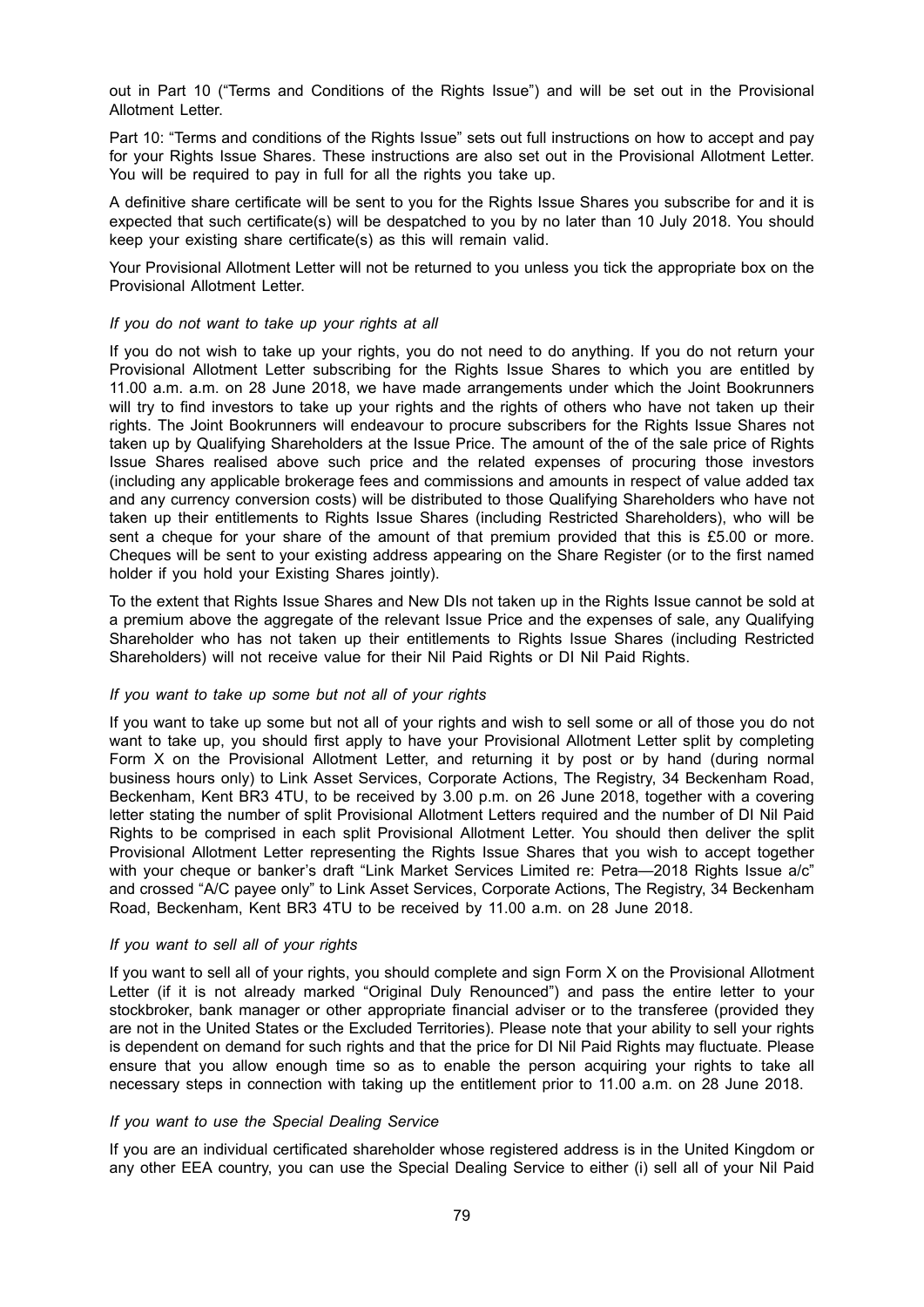Rights or (ii) sell a sufficient number of Nil Paid Rights to raise money to take up the remainder (that is, effect a Cashless Take-up).

If you want to use the Special Dealing Service to sell all of your Nil Paid Rights, you should tick Box C on the front page of your Provisional Allotment Letter, sign and date it and return the Provisional Allotment Letter by 11.00 a.m. on 27 June 2018.

If you want to effect a Cashless Take-up, you should tick Box D on the front page of your Provisional Allotment Letter, sign and date it and return the Provisional Allotment Letter by 3.00 p.m. on 22 June 2018.

The Receiving Agent will charge a commission of 1.5% of the gross proceeds of any sale of Nil Paid Rights effected using the Special Dealing Service, subject to a minimum of £30.00 per holding.

You should be aware that by returning your Provisional Allotment Letter and electing to use the Special Dealing Service, you will be deemed to be agreeing the terms and conditions of the Special Dealing Service and make a legally binding contract with the Receiving Agent on those terms. The terms and conditions of the Special Dealing Service will be posted to you together with the Provisional Allotment Letter if you hold your Ordinary Shares in certificated form.

If you have any questions relating to the Special Dealing Service, please telephone the Receiving Agent on 0371 664 0321. Calls are charged at the standard geographic rate and will vary by provider. Calls outside the United Kingdom will be charged at the applicable international rate. The helpline is open between 9.00 a.m. and 5.30 p.m., Monday to Friday (excluding public holidays in England and Wales). Please note that the Receiving Agent cannot provide any financial, legal or tax advice and call may be recorded or monitored for security and training purposes.

Further details about the Special Dealing Service are set out in paragraph 6 in Part 10: "Terms and Conditions of the Rights Issue".

### *10. If I buy Ordinary Shares after the Ex-Rights Date, will I be eligible to participate in the Rights Issue?*

No, if you buy Ordinary Shares at or after the Ex-Rights Date, you will not be eligible to participate in the Rights Issue in respect of those Ordinary Shares.

If you are in any doubt, please consult your stockbroker, bank manager, solicitor, accountant, fund manager or other independent financial adviser, who is authorised under the FSMA if you are resident in the United Kingdom or, if you are not resident in the United Kingdom, another appropriately authorised independent financial adviser or whoever arranged your share purchase, to ensure you claim your entitlement.

### *11. If I buy DIs or Ordinary Shares on the Share Register after the Record Date, will I be eligible to participate in the Rights Issue?*

If you bought DIs or Ordinary Shares on the Share Register after the Record Date but prior to 8.00 a.m. on 14 June 2018 (the time when the Existing Shares are expected to start trading ex-rights on the London Stock Exchange), you may be eligible to participate in the Rights Issue. If you are in any doubt, please consult your stockbroker, bank manager, solicitor, accountant, fund manager or other independent financial adviser, who is authorised under the FSMA if you are resident in the United Kingdom or, if you are not resident in the United Kingdom, another appropriately authorised independent financial adviser or whoever arranged your share purchase, to ensure you claim your entitlement.

If you buy DIs or Ordinary Shares on the Share Register at or after 8.00 a.m. on 14 June 2018, you will not be eligible to participate in the Rights Issue in respect of those Ordinary Shares.

### 12. I hold my Existing Shares in certificated form. If I take up my rights, when will I receive my *Rights Issue Share certificate?*

If you take up your rights under the Rights Issue, share certificates for the Rights Issue Shares are expected to be posted by no later than 10 July 2018 for Qualifying Non-CREST Shareholders.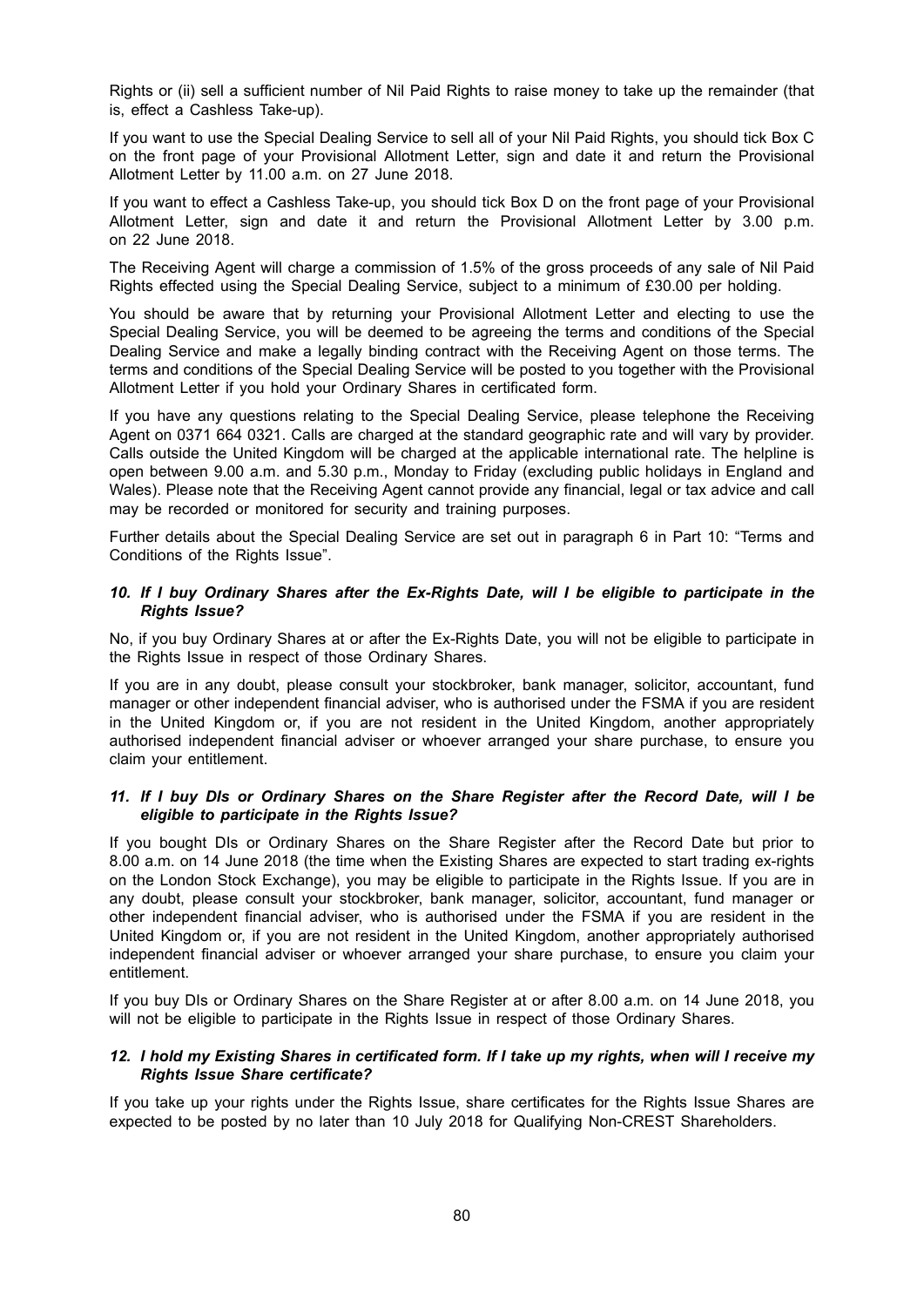## *13. What if I do not receive a Provisional Allotment Letter?*

If you do not receive a Provisional Allotment Letter and you do not hold DIs in CREST, this probably means that your registered address is in or you are located or resident in an Excluded Territory. Some Qualifying Shareholders, however, will not receive a Provisional Allotment Letter.

If you do not receive a Provisional Allotment Letter but think that you should have received one, please contact Link Asset Services on +44 (0)371 664 0321. Calls are charged at the standard geographic rate and will vary by provider. Calls outside the United Kingdom will be charged at the applicable international rate. The helpline is open between 9.00 a.m. – 5.30 p.m., Monday to Friday excluding public holidays in England and Wales. Please note that Link Asset Services cannot provide any financial, legal or tax advice and calls may be recorded and monitored for security and training purposes.

### *14. What if the number of Rights Issue Shares to which I am entitled is not a whole number, am I entitled to fractions of Ordinary Shares?*

Your entitlement to Rights Issue Shares will be calculated at the Record Date. If the result is not a whole number, you will not receive an entitlement to the Rights Issue Share in respect of the fraction of an Ordinary Share and your entitlement will be rounded down to the nearest whole number of Rights Issue Shares.

Your entitlement to Rights Issue Shares will be calculated at the Record Date. If the result is not a whole number, you will not receive an entitlement to the Rights Issue Share in respect of the fraction of an Ordinary Share and your entitlement will be rounded down to the nearest whole number of Rights Issue Shares.

## *15. What if I am a Restricted Shareholder or Restricted DI Holder?*

Your ability to take up Nil Paid Rights or DI Nil Paid Rights may be affected by the laws of the country in which you live and you should take professional advice as to whether you require any governmental or other consents or need to observe any other formalities or pay any issue, transfer or other taxes due in such territories to enable you to take up your Nil Paid Rights or DI Nil Paid Rights or otherwise participate in the Rights Issue. Shareholders with registered addresses in the U.S. or other Excluded Territories are, subject to certain exceptions, not eligible to participate in the Rights Issue. Your attention is drawn to paragraph 9 of Part 10: "Terms and Conditions of the Rights Issue".

Following the Closing Date, the Joint Bookrunners will, in accordance with the terms of the Underwriting Agreement, endeavour to procure subscribers for all Rights Issue Shares not taken up (including those attributable to Restricted Shareholders or Restricted DI Holders).

Any premium above the aggregate of the relevant Issue Price and the expenses of sale, will be paid to holders of such Rights Issue Shares not taken up (including Restricted Shareholders who do not take up their Rights Issue Shares) pro rata (provided that no payments of less than £5.00 will be made and any amounts not paid on this basis will be aggregated and paid to the Company).

## *16. Will the Rights Issue affect the future dividends of the Company?*

Following completion of the Rights Issue, any future dividend payments per Ordinary Share will be adjusted for the Rights Issue. The Rights Issue Shares will, when issued and fully paid, rank pari passu in all respects with the Existing Shares, including the right to receive all dividends or other distributions declared after the issue of the Rights Issue Shares.

#### *17. What happens if I do not want to participate in the Rights Issue?*

A Qualifying Shareholder who chooses not to take up their Nil Paid Rights or DI Nil Paid Rights or sell their Nil Paid Rights or DI Nil Paid Rights should do nothing. Such Shareholder should note that, although you will continue to hold the same number of Ordinary Shares or Depository Interests, your shareholding in the Company will be diluted.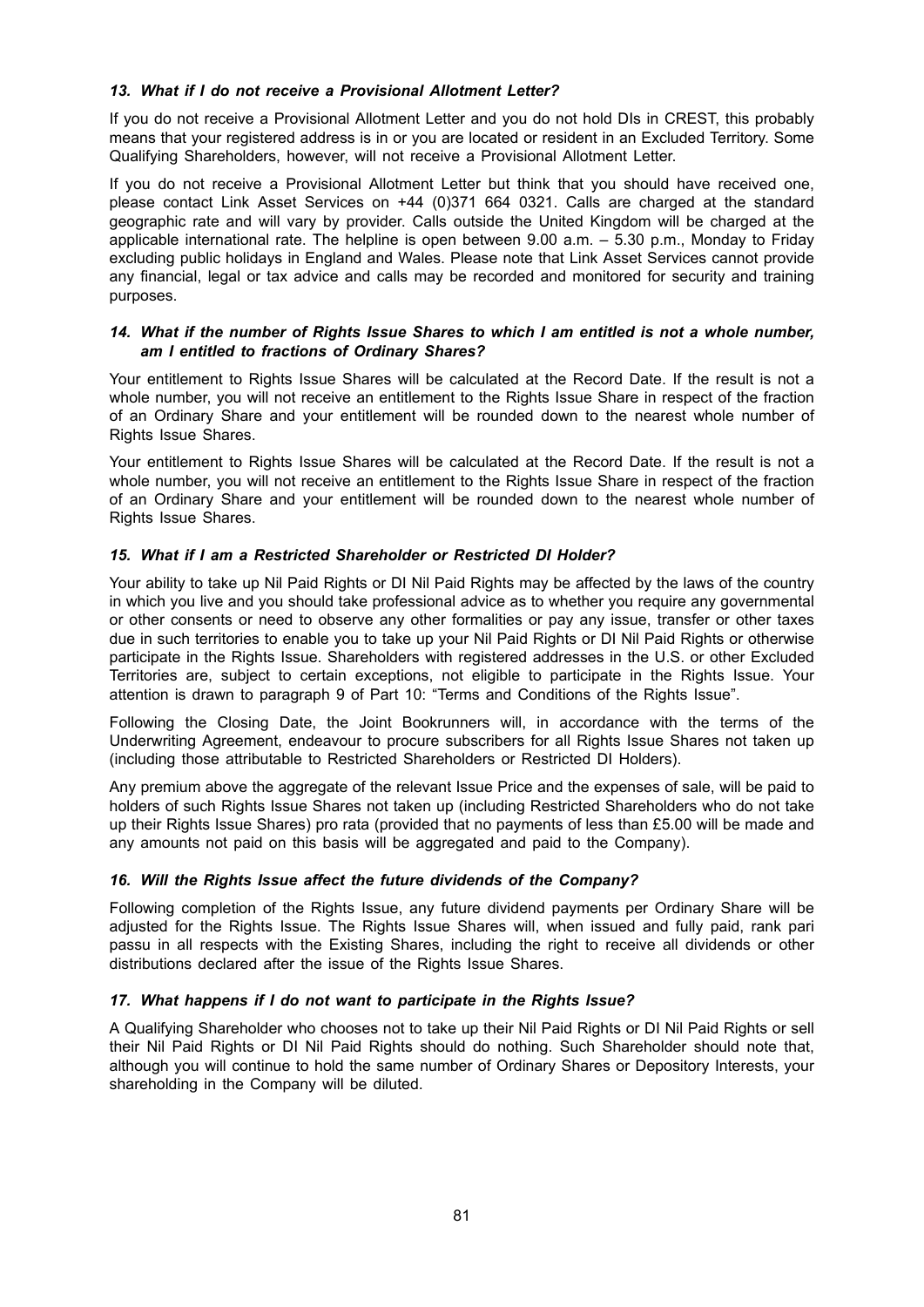## 18. Will I be taxed if I take up my entitlement or sell my rights or if my rights are sold on my *behalf?*

If you are resident in the United Kingdom for tax purposes, you should not have to pay UK tax when you take up your rights, although the Rights Issue will affect the amount of UK tax you may pay when you subsequently sell your Ordinary Shares.

However, assuming that you hold your Ordinary Shares as an investment, rather than for the purposes of a trade, you may (subject to any available exemption or relief) be subject to tax on any proceeds that you receive from the sale of your rights as a chargeable gain. Similarly, assuming that you hold your Ordinary Shares as an investment, if you allow, or are deemed to allow, your rights to lapse and receive a cash payment in respect of them, you may (subject to any available exemption or relief) be subject to tax on any proceeds as a chargeable gain.

However, if the proceeds are "small" as compared to the value of the Existing Shares in respect of which the rights arose (broadly, the proceeds do not exceed the greater of (a) £3,000 or (b) 5%. of the value of the Existing Shares), a tax charge should not generally arise at that time. Rather, the proceeds will be deducted from the base cost of the holding of the Existing Shares for the purposes of computing a chargeable gain or allowable loss on a subsequent disposal. This treatment will not apply if the proceeds are greater than the base cost of the holding of Existing Shares.

Further information for Qualifying Shareholders who are resident in the United Kingdom for tax purposes is contained in Part 17: "Taxation". This information is intended as a general guide to the current tax position in the United Kingdom and Qualifying Shareholders should consult their own tax advisers regarding the tax treatment of the Rights Issue in light of their own circumstances. Qualifying Shareholders who are in any doubt as to their tax position, or who are subject to tax in any other jurisdiction, should consult an appropriate professional adviser as soon as possible."

### *19. What happens if I do not want to participate in the Rights Issue?*

A Qualifying Shareholder who chooses not to take up their Nil Paid Rights or DI Nil Paid Rights or sell their Nil Paid Rights or DI Nil Paid Rights should do nothing. Such Shareholder should note that, although you will continue to hold the same number or Ordinary Shares or Depository Interests, your shareholding in the Company will be diluted.

The Joint Bookrunners will endeavour to procure subscribers for the Rights Issue Shares not taken up by Qualifying Shareholders at the Issue Price. The amount of the of the sale price of Rights Issue Shares realised above such price and the related expenses of procuring those investors (including any applicable brokerage fees and commissions and amounts in respect of value added tax and any currency conversion costs) will be distributed to those Qualifying Shareholders who have not taken up their entitlements to Rights Issue Shares (including Restricted Shareholders), who will be sent a cheque for your share of the amount of that premium provided that this is £5.00 or more. Cheques will be sent to your existing address appearing on the Share Register (or to the first named holder if you hold your Existing Shares jointly).

To the extent that Rights Issue Shares and New DIs not taken up in the Rights Issue cannot be sold at a premium above the aggregate of the relevant Issue Price and the expenses of sale, any Qualifying Shareholder who has not taken up their entitlements to Rights Issue Shares (including Restricted Shareholders) will not receive value for their Nil Paid Rights or DI Nil Paid Rights.

#### 20. I understand that there is a period when there is trading in the Nil Paid Rights and DI Nil *Paid Rights. What does this mean?*

If you do not want to buy the Rights Issue Shares or New DIs being offered to you under the Rights Issue, you can instead sell or transfer some or all of your rights (called ''Nil Paid Rights'' or ''DI Nil Paid Rights'') to those Rights Issue Shares and New DIs and receive the net proceeds of the sale or transfer in cash. This is referred to as dealing ''nil paid''. This means that, during the Rights Issue offer period, a person can either purchase Ordinary Shares (which will not carry any entitlement to participate in the Rights Issue) or can trade in the Nil Paid Rights and DI Nil Paid Rights.

## 21. What do I do if I have any further queries about the Rights Issue or the action to be taken?

If you have any queries please contact Link Asset Services on 0371 664 0321. Calls are charged at the standard geographic rate and will vary by provider. Calls outside the United Kingdom will be